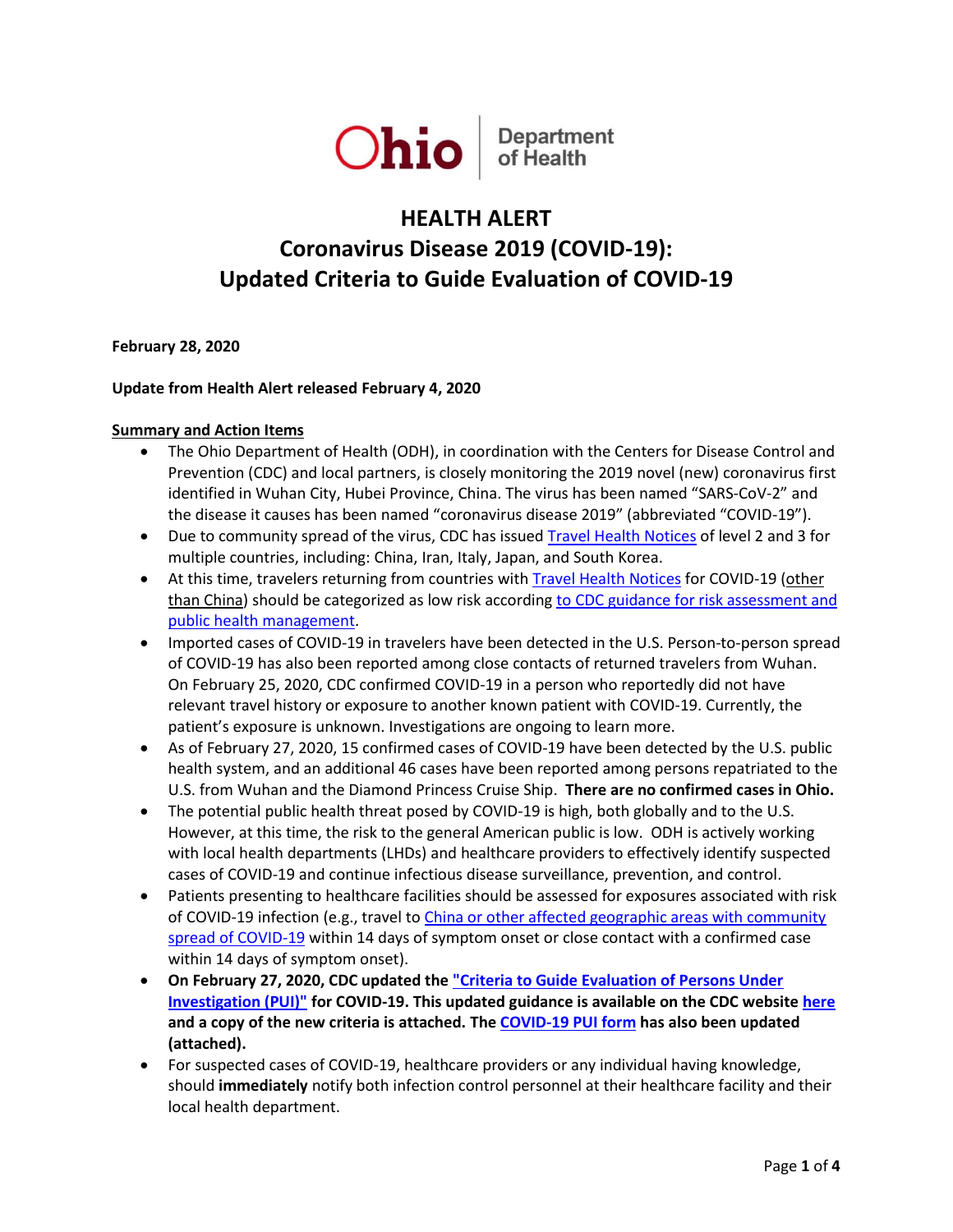• LHDs who are notified of suspected cases of COVID-19 should notify ODH **immediately** via the 24/7 Class A disease reporting line.

# **Background**

Person-to-person spread of the virus that causes COVID-19 has been reported outside China, including in the [U.S.](https://www.cdc.gov/coronavirus/2019-ncov/cases-in-us.html) an[d other locations.](https://www.cdc.gov/coronavirus/2019-ncov/locations-confirmed-cases.html#map) Chinese officials report that sustained person-to-person spread in the community is occurring in China. In addition, [other destinations have apparent community spread,](https://www.cdc.gov/coronavirus/2019-ncov/travelers/index.html) meaning some people have been infected who are not sure how or where they became infected. Travel information related to COVID-19 is availabl[e here.](https://www.cdc.gov/coronavirus/2019-ncov/travelers/index.html)

In the U.S., imported cases of COVID-19 in travelers have been detected. Person-to-person spread of COVID-19 also has been reported among close contacts of returned travelers from Wuhan. On February 25, 2020, CDC confirmed COVID-19 in a person who reportedly did not have relevant travel history or exposure to another known patient with COVID-19. Currently, the patient's exposure is unknown. Investigations are ongoing to learn more.

The fact that this disease has caused illness, including illness resulting in death, and sustained person-toperson spread is concerning. These factors meet two of the criteria of a pandemic. As community spread is detected in more and more countries, the world moves closer toward meeting the third criteria, worldwide spread of the new virus. The potential public health threat posed by COVID-19 is high, both globally and to the U.S. However, at this time, the risk to the general American public is low.

Federal, state, and local partners are working closely on pandemic preparedness and response plans, including specific measures to prepare communities to respond to local transmission of the virus that causes COVID-19. **There is an abundance of [pandemic guidance](https://www.cdc.gov/coronavirus/2019-ncov/php/pandemic-preparedness-resources.html) developed in anticipation of an influenza pandemic that is being adapted for a COVID-19 pandemic.**

ODH is actively working with local health departments (LHDs) and healthcare providers to effectively identify suspected cases of COVID-19 and continue infectious disease surveillance, prevention, and control.

### **Screening of Patients for COVID-19**

The CDC [criteria to guide evaluation of PUIs](https://www.cdc.gov/coronavirus/2019-ncov/clinical-criteria.html) have been developed based on what is known about Middle East Respiratory Syndrome (MERS) and Severe Acute Respiratory Syndrome (SARS) and are subject to change as additional information becomes available. **The CDC released [updated guidance for evaluating](https://www.cdc.gov/coronavirus/2019-nCoV/hcp/clinical-criteria.html)  [and reporting persons under investigation \(PUI\)](https://www.cdc.gov/coronavirus/2019-nCoV/hcp/clinical-criteria.html) on February 27, 2020.** The criteria are intended to serve as guidance for evaluation. Patients should be evaluated and discussed with public health departments on a case-by-case basis to determine the need for testing. Note that the signs and [symptoms of COVID-19](https://www.cdc.gov/coronavirus/2019-ncov/hcp/clinical-guidance-management-patients.html) overlap with those associated with other viral respiratory tract infections. Given the time of year, common respiratory illnesses, including influenza, should also be considered in patients who are screened.

For confirmed COVID-19 cases, reported illnesses have ranged from mild symptoms to severe illness and death. Symptoms can include fever, cough, and shortness of breath. At this time, CDC believes that symptoms of COVID-19 may appear in as little as 2 days or as long as 14 days after exposure. There is no specific antiviral treatment recommended for COVID-19 and there is currently no vaccine to prevent infection; at present, medical care is supportive. **Interim clinical guidance for management of patients with confirmed COVID-19 infection is available on the CDC website [here.](https://www.cdc.gov/coronavirus/2019-ncov/hcp/clinical-guidance-management-patients.html)**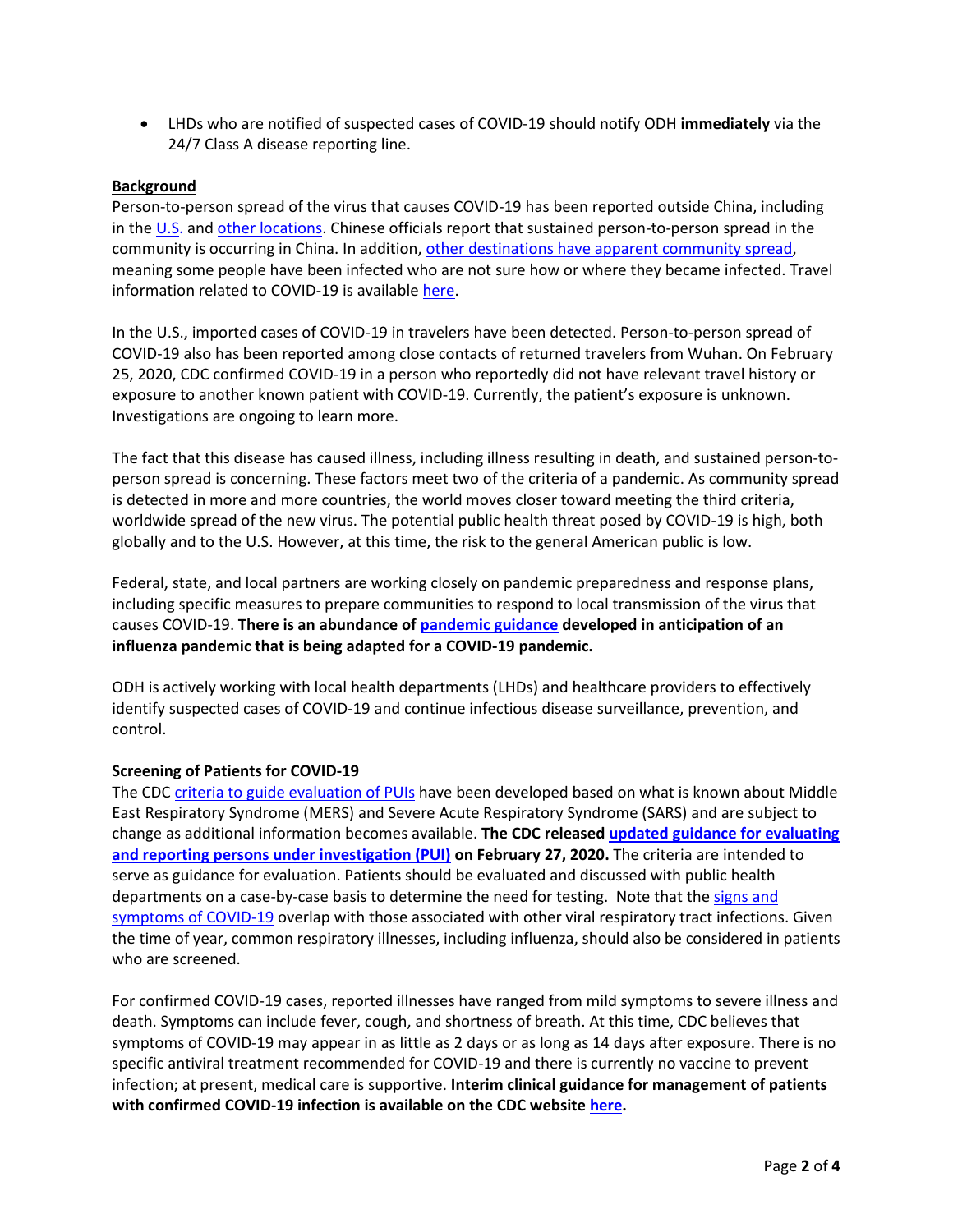## **If COVID-19 is suspected, healthcare providers should:**

- Minimize risk of exposure by asking the patient to wear a surgical mask as soon as they are identified and directed to a separate area if possible, with at least 6 feet separation from other persons. Patient should be evaluated in a private room with the door closed, ideally an airborne infection isolation room (AIIR), if available. Healthcare personnel entering the room should use standard, contact, and airborne precautions, and use eye protection (goggles or face shield**). For more about infection prevention and control recommendations specific to COVID-19, please visit the CDC website [here.](https://www.cdc.gov/coronavirus/2019-nCoV/hcp/infection-control.html)**
- **Immediately notify** infection control personnel at their healthcare facility and contact their local health department. Local and state public health staff, in coordination with clinicians, will determine if the patient meets the *[criteria for a PUI](https://www.cdc.gov/coronavirus/2019-ncov/clinical-criteria.html)* for COVID-19 and needs to be tested for infection.
- Collect clinical specimens for routine testing of respiratory pathogens at either clinical or public health labs. **For PUIs, collect the following specimen types: upper respiratory (nasopharyngeal AND oropharyngeal swabs), and lower respiratory (sputum, if possible) for those with productive coughs.** Induction of sputum is not indicated. These specimens can be sent to the ODH Public Health Laboratory for testing at CDC. Detailed guidance for collecting, handling, and testing clinical specimens from PUIs can be found on the CDC website [here.](https://www.cdc.gov/coronavirus/2019-nCoV/guidelines-clinical-specimens.html) Detailed laboratory biosafety guidelines for handling and processing specimens associated with COVID-19 can be found on the CDC website [here](https://www.cdc.gov/coronavirus/2019-nCoV/lab-biosafety-guidelines.html)**.**

## **Management of Travelers**

At this time, movement restriction and monitoring activities for travelers returning from China remain unchanged. For travelers returning from other countries with sustained or widespread infection (as identified in CDC's [Travel Health Notices\)](https://www.cdc.gov/coronavirus/2019-ncov/travelers/index.html), these travelers should be categorized and managed as low risk according [to CDC guidance for risk assessment and public health management.](https://www.cdc.gov/coronavirus/2019-ncov/php/risk-assessment.html)

# **Required Reporting**

- Healthcare providers should notify infection control personnel at their healthcare facility and contact their local/state health department **immediately** if COVID-19 infection is suspected. In coordination with clinicians, local and state public health staff will determine if the patient meets the [criteria for a PUI](https://www.cdc.gov/coronavirus/2019-ncov/clinical-criteria.html) for COVID-19.
- Local health departments should notify the Ohio Department of Health immediately via the 24/7 Class A disease reporting line.

### **ODH and LHD Response**

- LHDs who are notified of suspected cases of COVID-19should notify ODH immediately via the 24/7 Class A disease reporting line.
- Local and state public health staff will determine if the patient meets the [criteria for a PUI](https://www.cdc.gov/coronavirus/2019-ncov/clinical-criteria.html) for COVID-19.
- Local public health staff will work with healthcare providers to complete a [COVID-19 PUI form.](https://www.cdc.gov/coronavirus/2019-ncov/downloads/pui-form.pdf)
- Local health departments should also complete the *ODH Supplemental Questions for PUIs* form (from located in Ohio Public Health Communication System "OPHCS" folder).